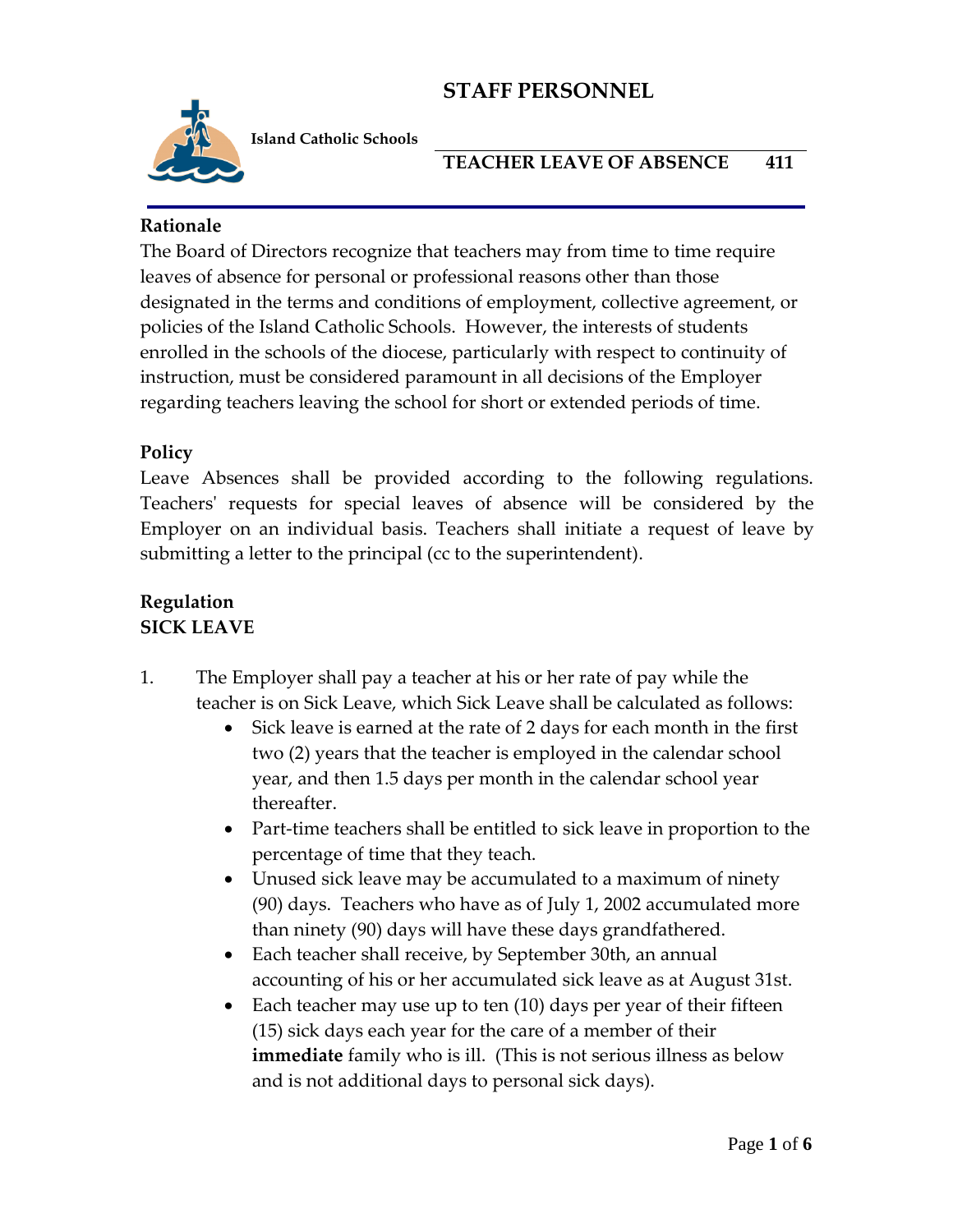

**Island Catholic Schools** 

## **TEACHER LEAVE OF ABSENCE 411**

## 2. Critical Illness

Temporary leave of absence with pay for critical illness and/or compassionate reasons will be granted in accordance with the following:

- 2.1 For the critical illness of father, mother, husband, wife, son or daughter, brother or sister, grandchild, son-in-law, daughter-inlaw, grandparents, or parents of spouse, the employer will pay approved leave for up to five (5) days.
- 2.2 A medical certificate certifying critical nature of illness will be required if death does not occur.

## 3. Compassionate Leave

- 3.1 For the funeral of father, mother, husband, wife, son or daughter, brother or sister, grandparents, parents of spouse, grandchild, aunt, uncle, nephew or niece, in-laws, and any other relative living at the same household the employer will pay approved leave for up to five (5) days. Eligibility for compassionate leave for the death of a person considered to be a family member, not mentioned in this section may be granted to a teacher at the discretion of the employer.
- 3.2 In the event of the death of a relative not mentioned above or a friend of an employee, the employee shall be entitled to one-half day leave with pay for the purpose of attending the funeral.
- 3.3 Leave beyond the time granted in the case of a death in the family may be granted to a teacher at the discretions of the employer.

## **MATERNITY LEAVE/ADOPTION LEAVE/PARENTAL LEAVE**

- 4. Maternity/adoption/parental leaves shall be granted without pay in compliance with the Employment Standards Act, B.C., as amended from time to time. Such leave shall be granted for a stated period of time so that the return of duty will coincide with the commencement of a semester or immediately after the Christmas, Spring, Summer Break or at a mutually agreed upon time.
- 5. Leave shall be granted with pay for a maximum of five (5) days for mandatory interviews for the adoption of a child or travelling time to receive an adopted child.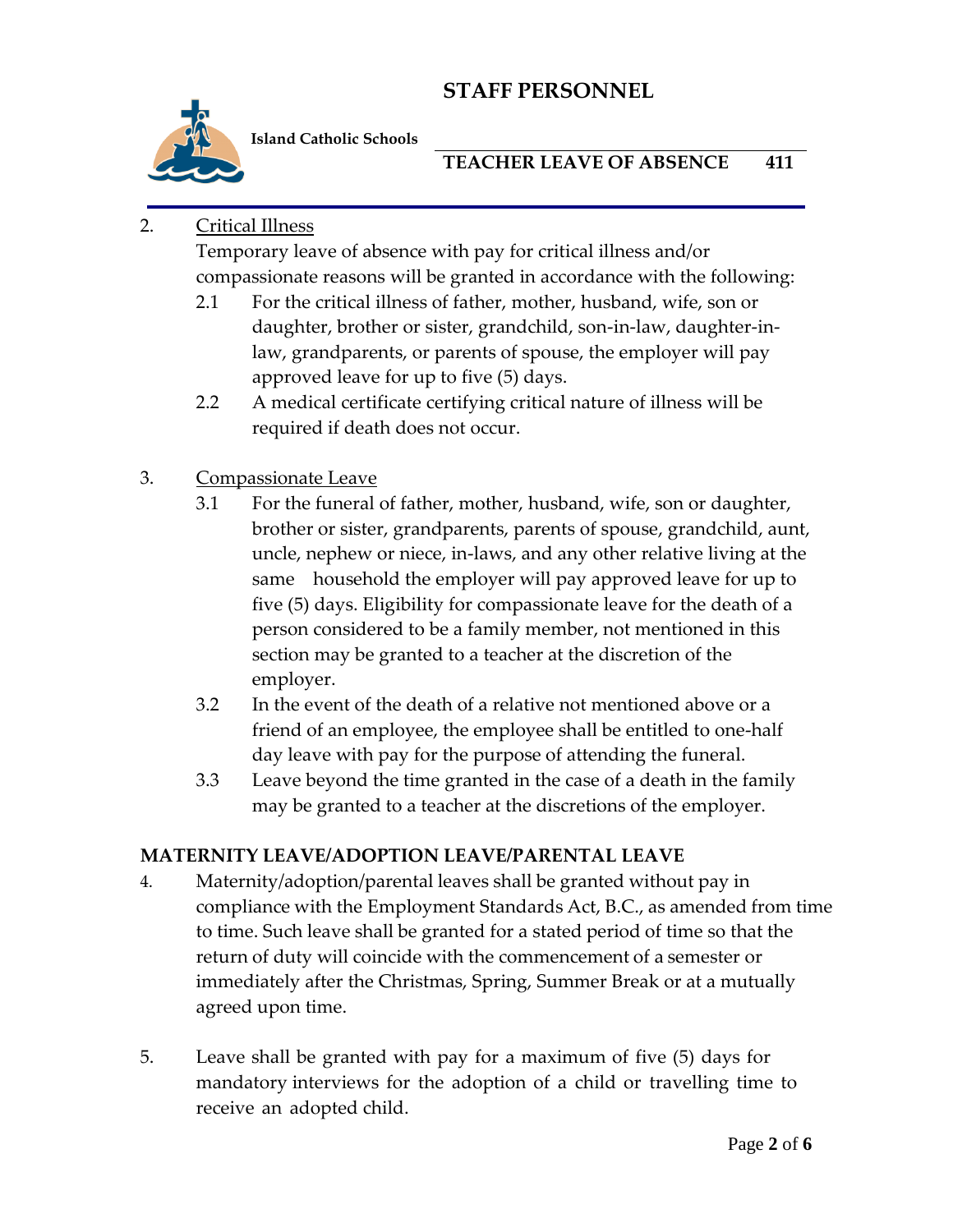

**Island Catholic Schools** 

## **TEACHER LEAVE OF ABSENCE 411**

6. On the birth or adoption of a child, the Teacher may apply for and shall be granted paternity leave of three (3) days with pay.

## **EXTENDED MATERNITY/PARENTAL LEAVE**

- 7. The Employer may at its discretion approve an extended leave of absence. The request shall be in writing and shall not be granted for longer than one (1) year.
- 8. The return to duty will coincide with the commencement of a semester or immediately after the Christmas, Spring, Summer Break or at a mutually agreed upon time.

### **FAMILY LEAVE**

9. Family Leave, of up to one year, without pay may be granted only once in every five (5) years after three (3) years continuous service, except in a crisis situation, should a parent feel it to be necessary to stay at home with a family member. For the purpose of this clause the family member is defined as a spouse or child.

Both male and female teachers shall be eligible for Family Leave, but it may be granted to only one family member in instances where both are employed by the employer. Notice is required in writing, six (6) months prior to commencement of the leave. Less than six (6) months notice may be considered in a crisis situation.

10. The return to duty will coincide with the commencement of a semester or immediately after the Christmas, Spring, Summer Break or at a mutually agreed upon time.

### **USE OF SICK LEAVE**

11. Use of Sick Leave:

If, at the end of the period(s) of leave provided, the Teacher is unable to return to duty because of illhealth, the Teacher will apply for long-term disability benefits. But if such benefits are not provided by the carrier, the Teacher may be eligible for unpaid medical leave.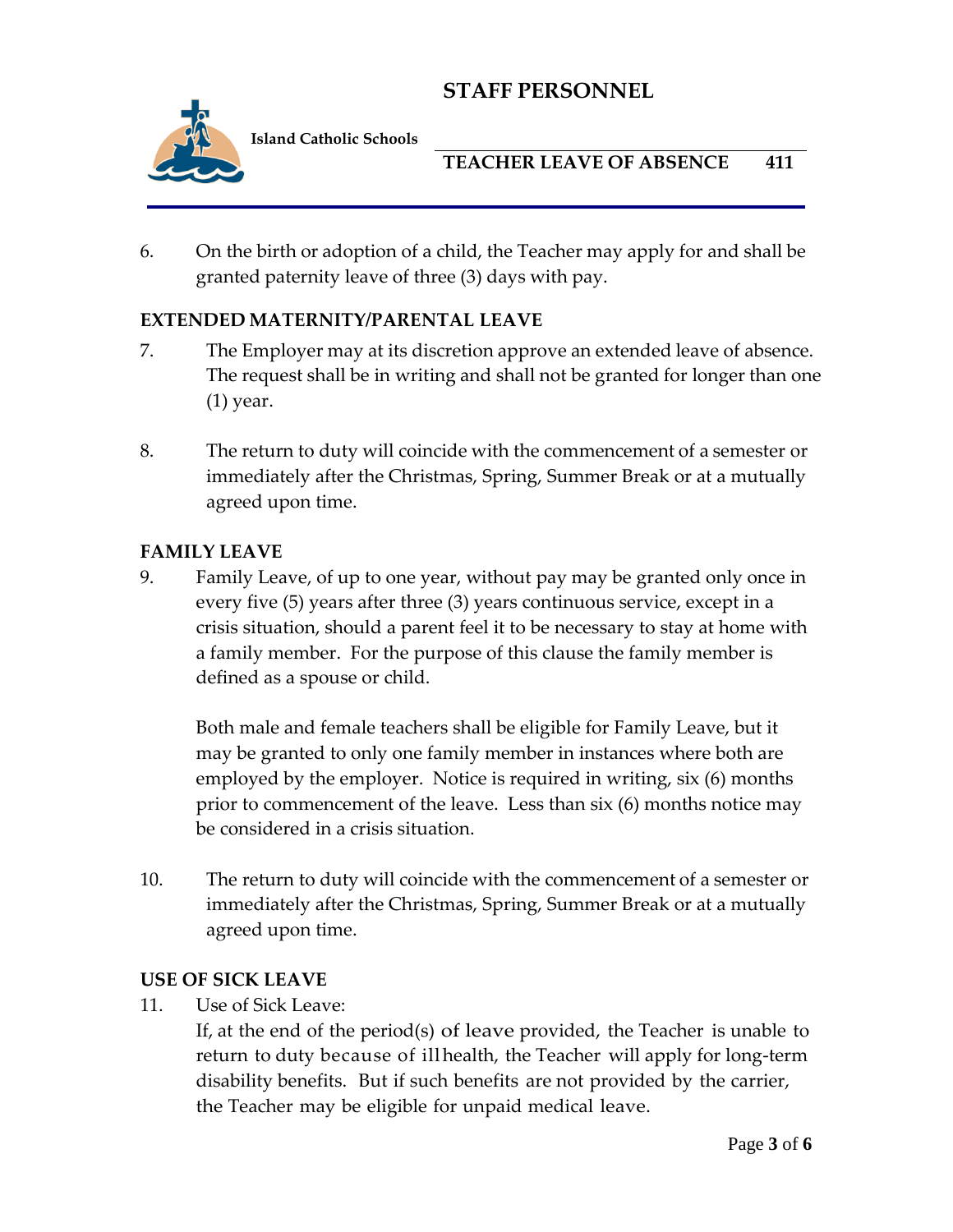

**Island Catholic Schools** 

## **TEACHER LEAVE OF ABSENCE 411**

### **EARLY RETURN**

12. In the case of special situations, a Teacher may return to duty earlier than provided in the agreed-upon leave, subject to the Teacher giving the Employer thirty (30) calendar days written notice of the Teacher's intention to return to duty earlier than the end date provided for in the leave, so as to enable the Employer to give to the replacement Teacher thirty (30) calendar days' notice of termination of contract. A teacher hired on a temporary contract to replace a teacher who chooses returns to work (as noted in #11) may be given thirty (30) calendar days' notice in writing of the termination of his/her contract.

### **LEAVE FOR CONFERENCE PARTICIPATION**

13. Leave with pay may be granted after three (3) years continuous service by the Superintendent for attendance at educational or religious conference where the teacher is a speaker or participant in an official capacity.

### **LEAVE FOR COMPETITIONS**

14. Leave with pay may be granted after three (3) years continuous service by the Superintendent to enable participation in a recognized official provincial, national or international competition. Such leave may be granted for participation as a judge, coach or competitor including but not limited to competitions in athletics, science and fine arts.

The Superintendent may grant a Teacher leave with pay after three (3) years continuous service, to support their child, who attends a CISDV school, in a recognized official provincial, national or international competition. Such leave may be granted for participation, including but not limited to, competitions in athletics, science and fine arts. Up to three (3) days with pay may be granted annually. The Teacher will be responsible for the selection of the TOC and the TOC costs.

### **EDUCATIONAL AND EXCHANGE LEAVES**

15. The Employer may grant educational leave without pay to teachers with a minimum of three (3) years continuous service in the system. Such leave shall be for periods of up to two (2) Calendar School Years.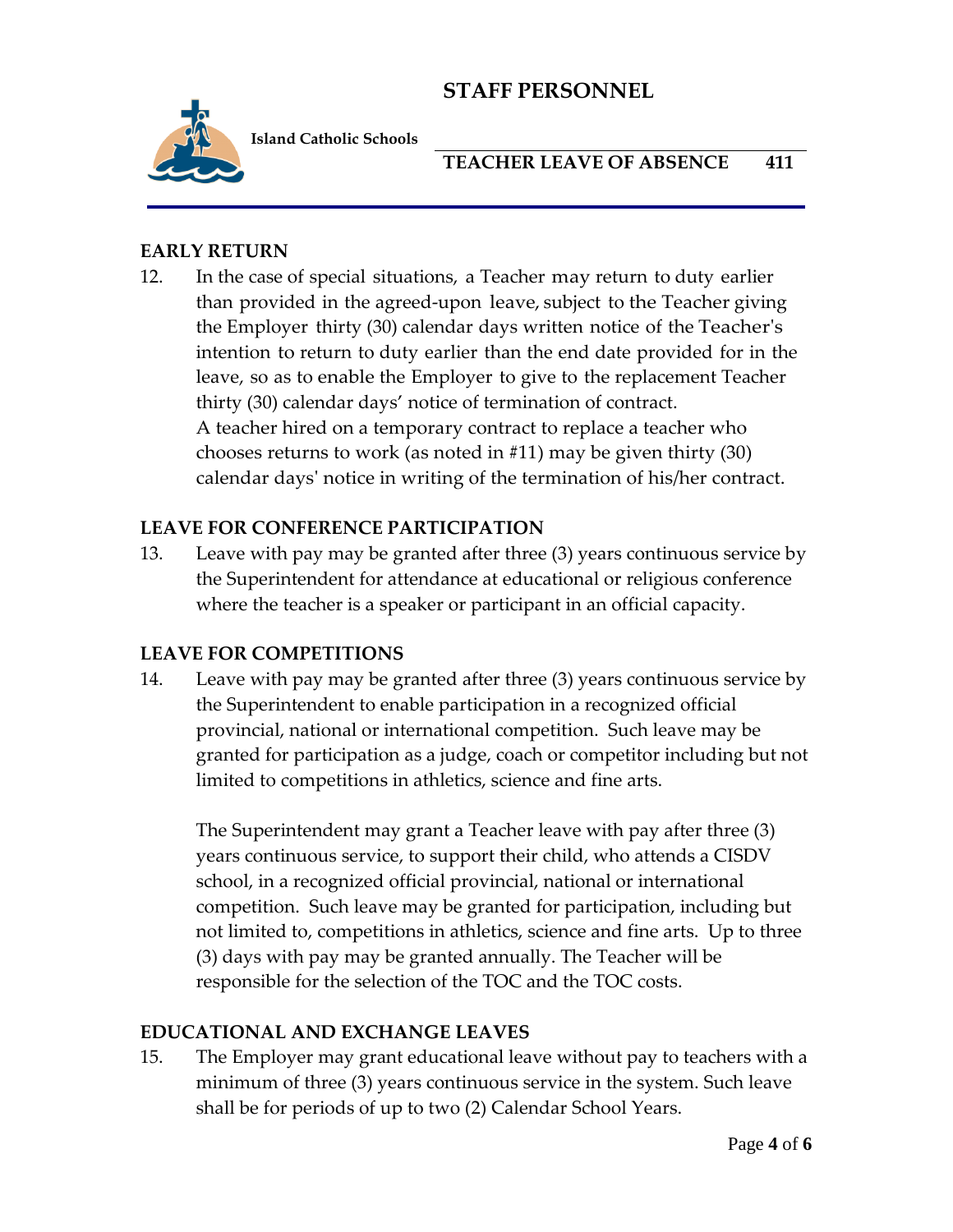

**Island Catholic Schools** 

## **TEACHER LEAVE OF ABSENCE 411**

- 16. Exchange leave to participate in a bona fide teacher exchange plan may be granted for up to one (1) Calendar School Year.
- 17. Any teacher granted leave under Section 19 shall be treated on his or her return for the purposes of computation of his or her Increment Year, as though he or she had been teaching in the service of the Employer during his or her absence.
- 18. The return to duty will coincide with the commencement of the following term or Semester.

### **JURY OR WITNESS DUTY**

- 19. A teacher shall be granted a leave of absence with pay for the days during which he or she is required to be in attendance for jury duty but not in the capacity of a witness in a judicial proceedings, hearing or trial.
- 20. Any remuneration which the teacher receives as a result of attendance at such proceedings shall be assigned and paid to the Employer.
- 21. A teacher shall give notice in writing to the Employer of his or her intended leave and shall be accompanied by the appropriate documents to verify qualification for leave hereunder.

### **SALARY DEFERRAL PLAN**

22. This plan is available to all teachers in accordance with CISDV Policy #423.

## **PERSONAL LEAVE OF ABSENCE**

- 23. The employer may approve leave with full pay upon written application to the Principal for the following:
	- For one (1) working day to attend member of immediate family's, or own, convocation and for out of town graduations.
	- On business connected with the school system.
	- Visitations to other schools for educational purposes.
	- Participation in Indigenous Peoples Cultural events.